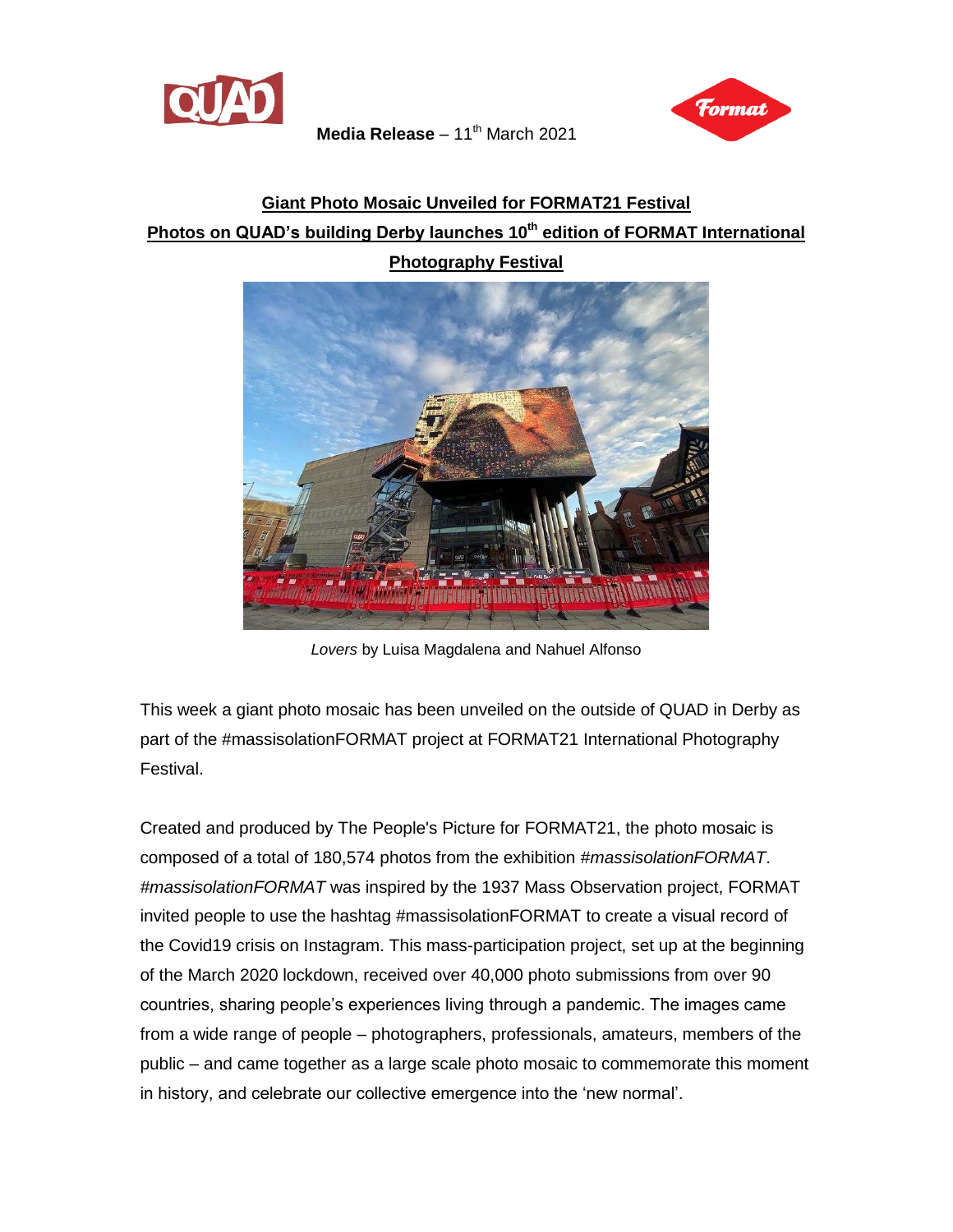



The photograph *Lovers* was shot by Argentian photographers Luisa Magdalena and Nahuel Alfonso and inspired by Renè Magritte's painting *Les Amants.*

*"[Lovers] was selected to be the focal point to unite the huge selection of images, encapsulating the feeling of hope that so many of us have clung to over the past year and gives us a glimpse into the intimacy, friendship, laughter and love that is awaiting us as we begin to exit the pandemic." - Louise Fedotov Clements, FORMAT Director*

*Lovers* is selected from over 40,000 images as the focus image for the #massisolationFORMAT giant photo mosaic to be presented at the FORMAT21 international photography festival.

The Lovers photo mosaic will be produced in four ambitious conceptions for FORMAT21: a giant public space vinyl print installation at QUAD in Derby and a physical exhibition featuring curated friezes at Derby Museum and Art Gallery an online interactive 180 giga pixel zoomable image and on an online multiplayer exhibition. See here for the online image: [https://formatfestival.com/event/giant-photo-mosaic-by-the](https://formatfestival.com/event/giant-photo-mosaic-by-the-peoples-picture/)[peoples-picture/](https://formatfestival.com/event/giant-photo-mosaic-by-the-peoples-picture/)

The *Lovers* photo mosaic appears as a giant outdoor print wrapped around the outside of QUAD, Derby's centre for contemporary art and film. The mosaic has been produced and installed by vinyl specialists Prolific on to high quality durable exterior vinyl. The production of the giant mosaic in its digital and print presentations has been organised and overseen by The People's Picture.

The project #massisolationFORMAT has been produced by Louise Fedotov-Clements, Niamh Treacy and Debbie Cooper from FORMAT/QUAD with support from Janine Derbyshire, Jonny Hill, Laura Phillips, Derby Museum and Art Gallery and Paul Lowe, Brigitte Lardinois, Oisín Davies, LCC/Photography and the Archive Research Centre. With thanks to: Derby City Council; Claire McDougall, Mark Richards, Prolific Graphics; Arts Council England; The Art Fund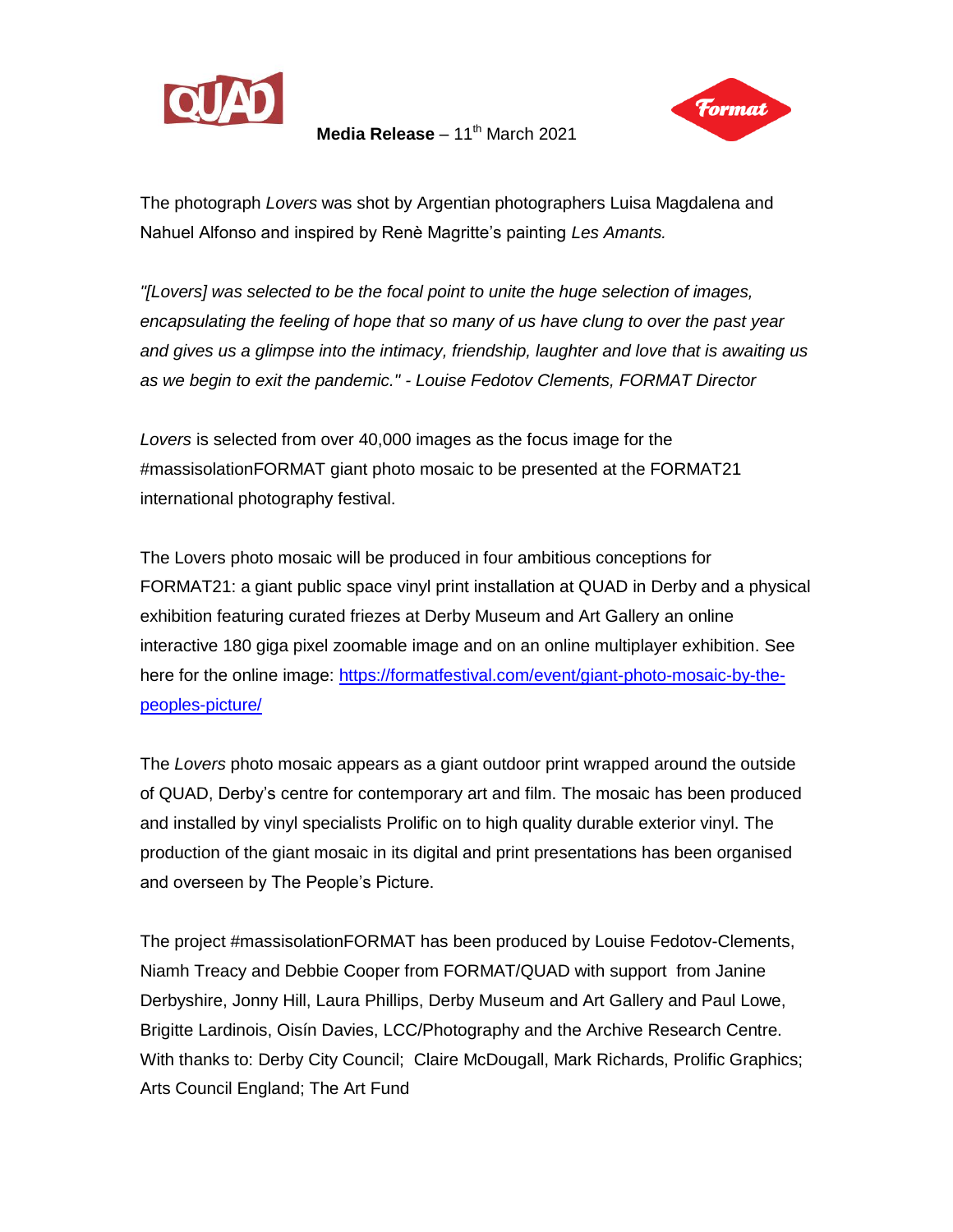



## **#massisolationFORMAT is part of FORMAT21: Control In Derby and online from Friday 12th March to Sunday 11th April 2021.**

FORMAT is the UK's leading international contemporary festival of photography and related media. It organises a year-round programme of international commissions, open calls, residencies, conferences and collaborations in the UK and Internationally and welcomes over 200,000 visitors from all over the world to its biennale. FORMAT is organised by QUAD in partnership with the University of Derby, with support from Arts Council England. [www.formatfestival.com](http://www.formatfestival.com/) 

## **ENDS Notes to Editors**

**FORMAT International Photography Festival** was established by QUAD in 2004 and is the UK's leading festival of photography and related media. FORMAT organises a year-round programme of international commissions, open calls, residencies, conferences and collaborations in the UK and Internationally. Previous festival editions have welcomed over 100,000 visitors from all over the world. FORMAT is the place to engage with an incredible range of new work alongside some of the best archives and established practitioners in the world. With comprehensive professional practice programmes and a yearly International Photography Portfolio Review, FORMAT is focused on developing opportunities for audiences to see, debate, develop, contribute and participate in the best of what photography is and can be. The biennale edition incorporates Derby's most beautiful buildings and key landmarks including: QUAD, University of Derby, Derby Museum & Art Gallery, Deda, Derwent Valley World Heritage Sites, Market Place and satellite venues in nearby cities. FORMAT is organised by QUAD and DMARC (Digital and Material Artistic Research Centre of the University of Derby) **FORMAT21: CONTROL 12 th March – 11 th April 2021 [www.formatfestival.com](http://www.formatfestival.com/)**

**QUAD** is Derby's centre for art and film, a mixed arts venue based on the Market Place. QUAD is the city's cultural hub with a three-screen cinema, an art gallery showing the